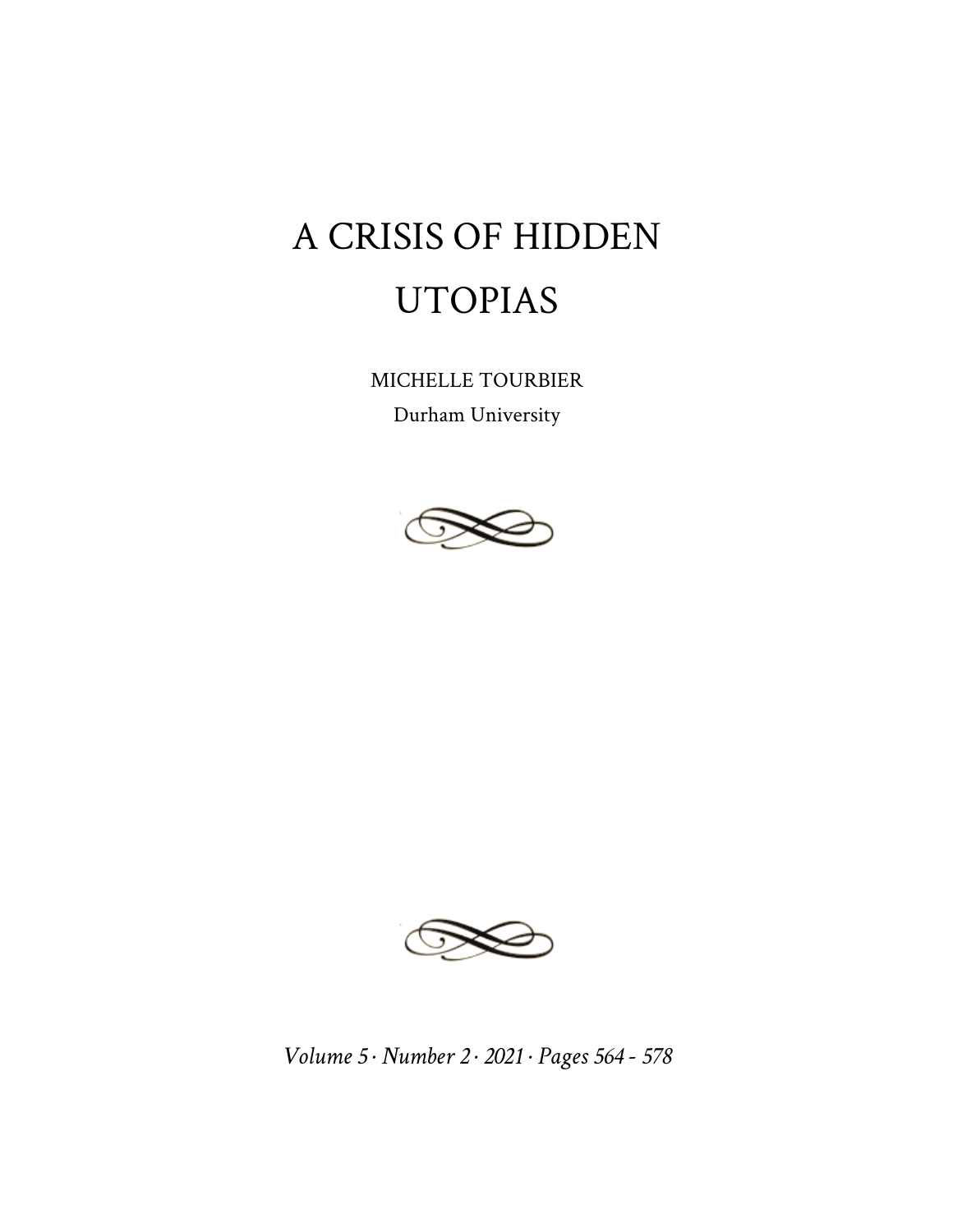emocracy around the world is increasingly seen to be "in crisis". This crisis is typically exemplified through growing distrust in democratic processes, distrust in traditional gatekeepers of knowledge, increased support for authoritarian solutions, suspicion of those who are culturally 'other', the troubling of truth, and rising populism. Consequently, educators are increasingly asked to respond to the crisis. However, the question is whether we are truly experiencing a crisis of liberal democracy or whether it is in fact a crisis of multiple and proliferating 'hidden utopias' which is to blame? I propose that recognising 'hidden utopias' and the role they play in political conflict can provide scholars and educators a new way of responding to this 'crisis' in liberal democracy. D

Dewey once sought to imagine what schools might look like in Utopia. He radically suggested that, "the most utopian thing in Utopia is that there are no schools" (Dewey, 1933). In Dewey's utopia, children would simply gather together with more mature people in gardens, orchards, greenhouses, workshops, historic museums and scientific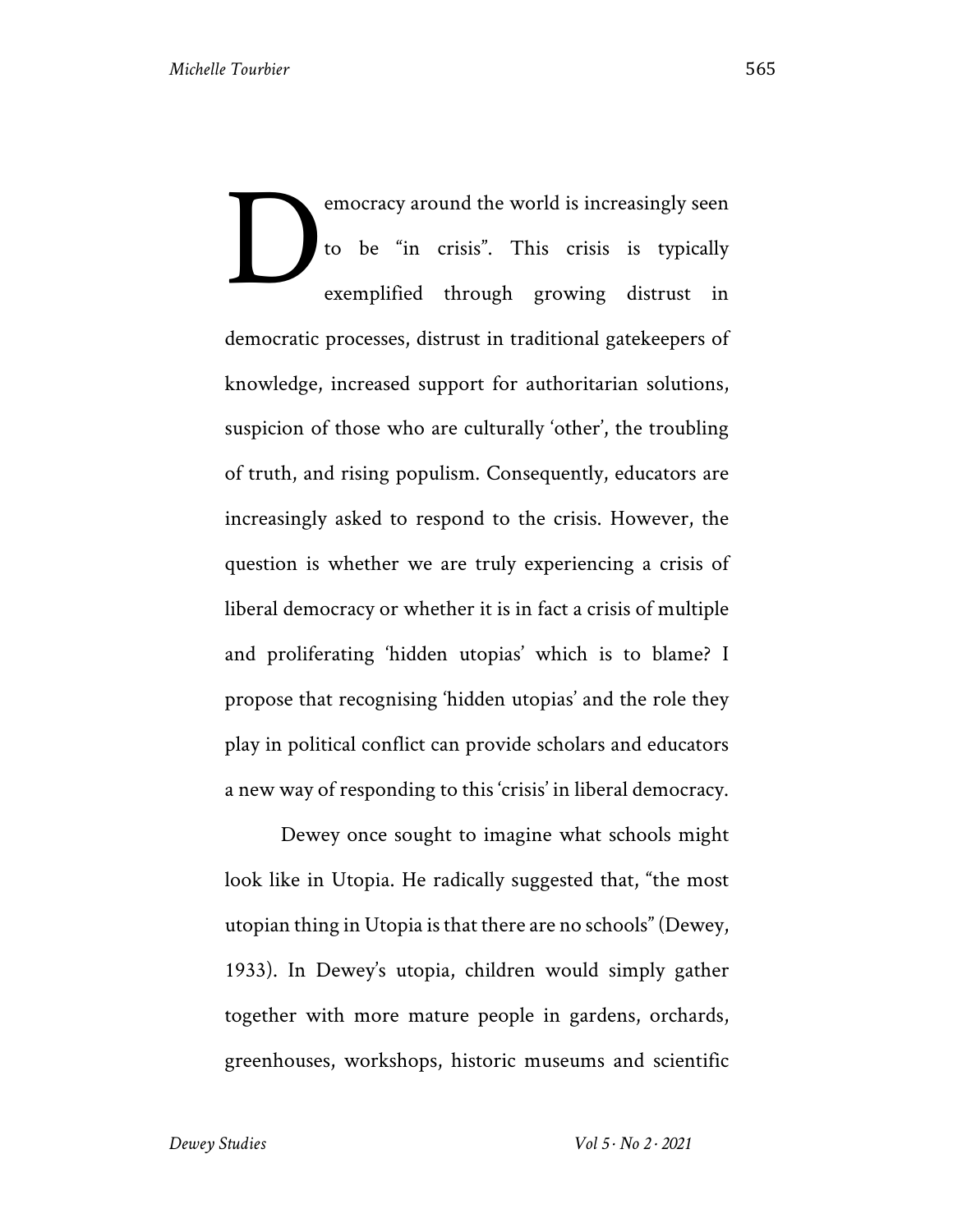laboratories to learn. Teachers would need to be, "married persons and, except in exceptional cases, have had children of their own" (para. 5). Focus would be on creating those things which could be enjoyed immediately. The emphasis would be on developing the child's capacities as opposed to merely acquiring knowledge. The only attitudes promoted would be the, "elimination of fear, of embarrassment, of constraint, of self-consciousness" (para. 22). External attainments and learning outcomes would be thrown out and learners would be eager to seek out problems to solve.

Dewey's utopia reveals an ardent faith in a child's natural capacity to learn given the right environmental circumstances. In this vision, education is harnessed to solve problems and engage in projects meaningful to learners, rather than teaching to outcomes determined in advance by society. Yet, there are also features in this vision which might be viewed as vulnerable to totalitarianism. For example, school and family life are effectively blended into society, giving society more power over children than some families might find comfortable. Also, who is to say that being married or having children makes a person a better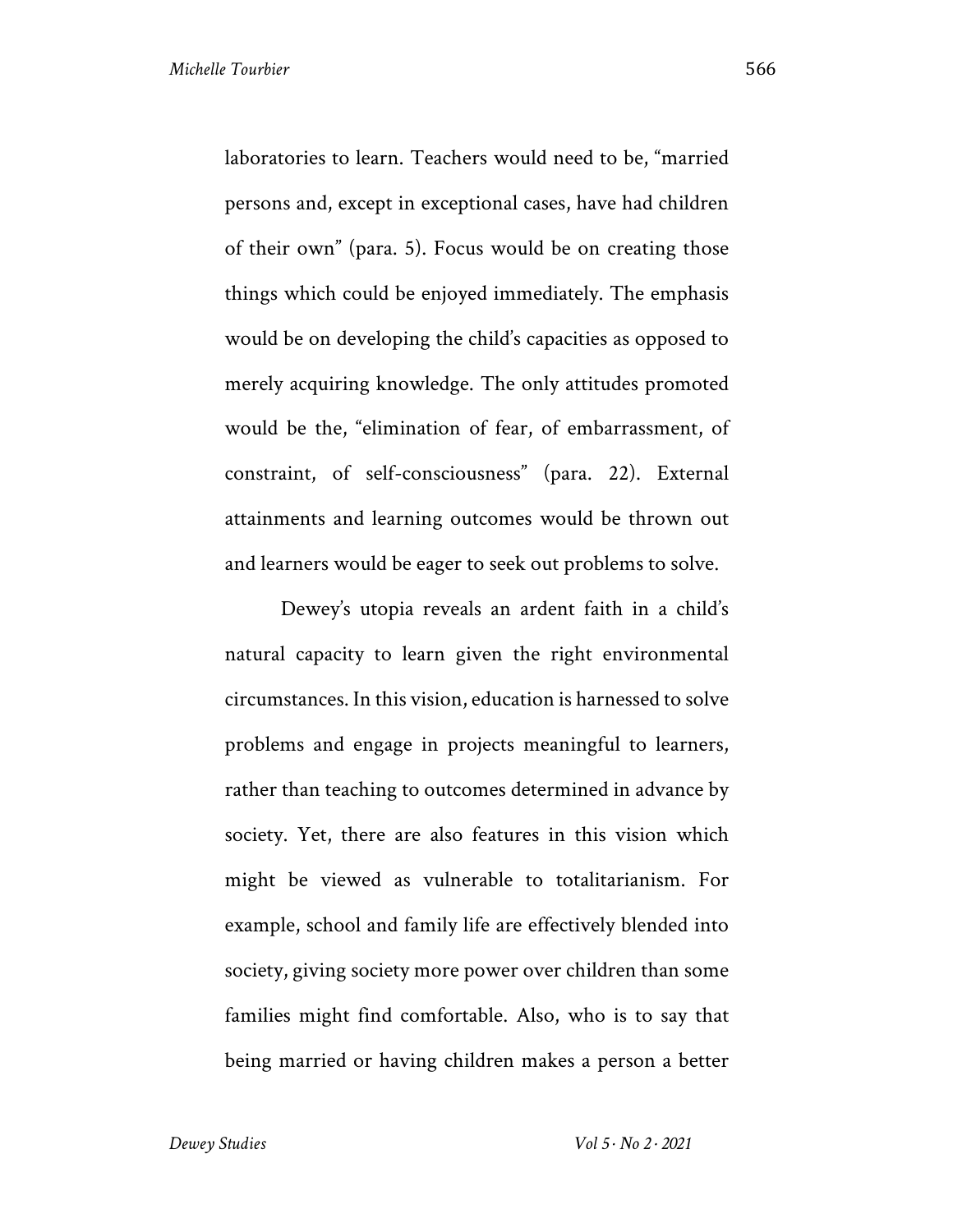educator? Some might question whether it is truly desirable to eliminate fear since fear is sometimes appropriate and can be a potent motivator for action. Yet, while potentially problematic, by making his utopia explicit, Dewey calls on listeners to imagine education differently while making it possible to critique this vision.

The great dilemma is that every utopia is fundamentally self-contradictory and harbours a darker side (Kolakowski, 1982). Indeed, one person's utopia is often another's dystopia. For Bertrand de Jouvenel, tyranny resides within the, "womb of every utopia" (2011 p.10). Sir Thomas More, first coined the term in 1516 to depict an island paradise where all households had a say in politics and both men and women had enough leisure to pursue a life of the mind (More, 2012). However, there was no room for privacy or individuality and slaves were accepted as a labour force. More recently, utopia has been described as:

> …always located elsewhere, in another place, in a past golden age, or in an anticipated future, a future often based on the idea of a past golden age from which something lost needs to be recovered or rebuilt.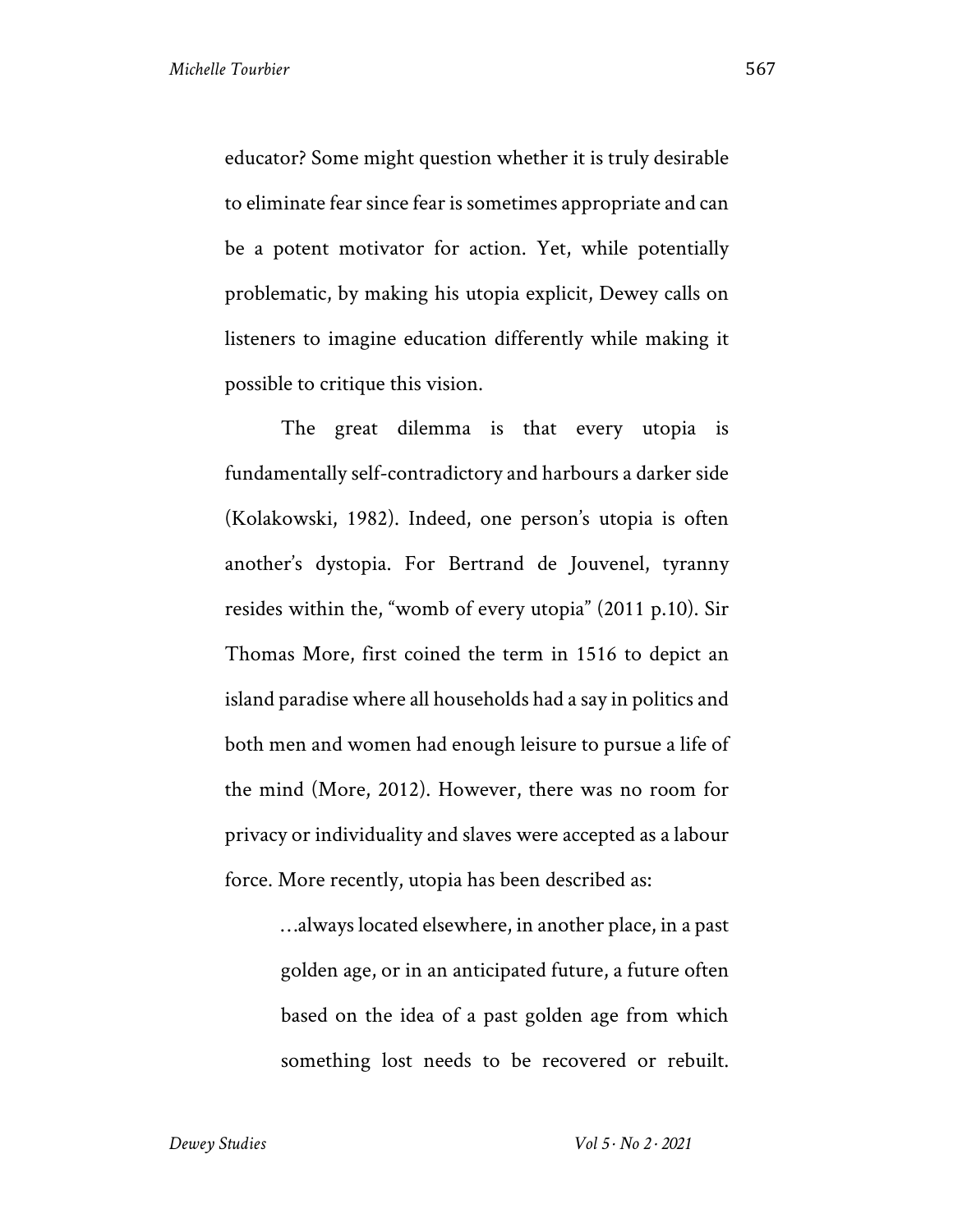However, while utopia is never located in the present it is always a product of the present, a present that is

in some way at odds with itself. (Karkov, 2020 p.27) The author traces how the idea of an Anglo-Saxon legacy came to be mythologized and historically constructed in the imagined idea of the English nation, language and culture. It is what Bauman describes as a "*Retrotopia"* (2017) and it can be seen at play in the discourse of ideas surrounding "creedal identities" like those in Trump's promise to Make America Great Again, the UK's education policy of Fundamental British Values and even in Fukuyama's polemic against identity politics (Ward, 2020; Fukuyama, 2019).

Hidden utopias might not at first be recognized as utopias. However, they can be recognised in the discourses which promise a better world. Being implicit, hidden utopias are rarely subjected to critical reflection. These are the worlds we secretly wish for and the spaces we escape to in our private moments to seek refuge from the present. We might construct these worlds by ourselves and for ourselves. More often than not, these are worlds constructed for us by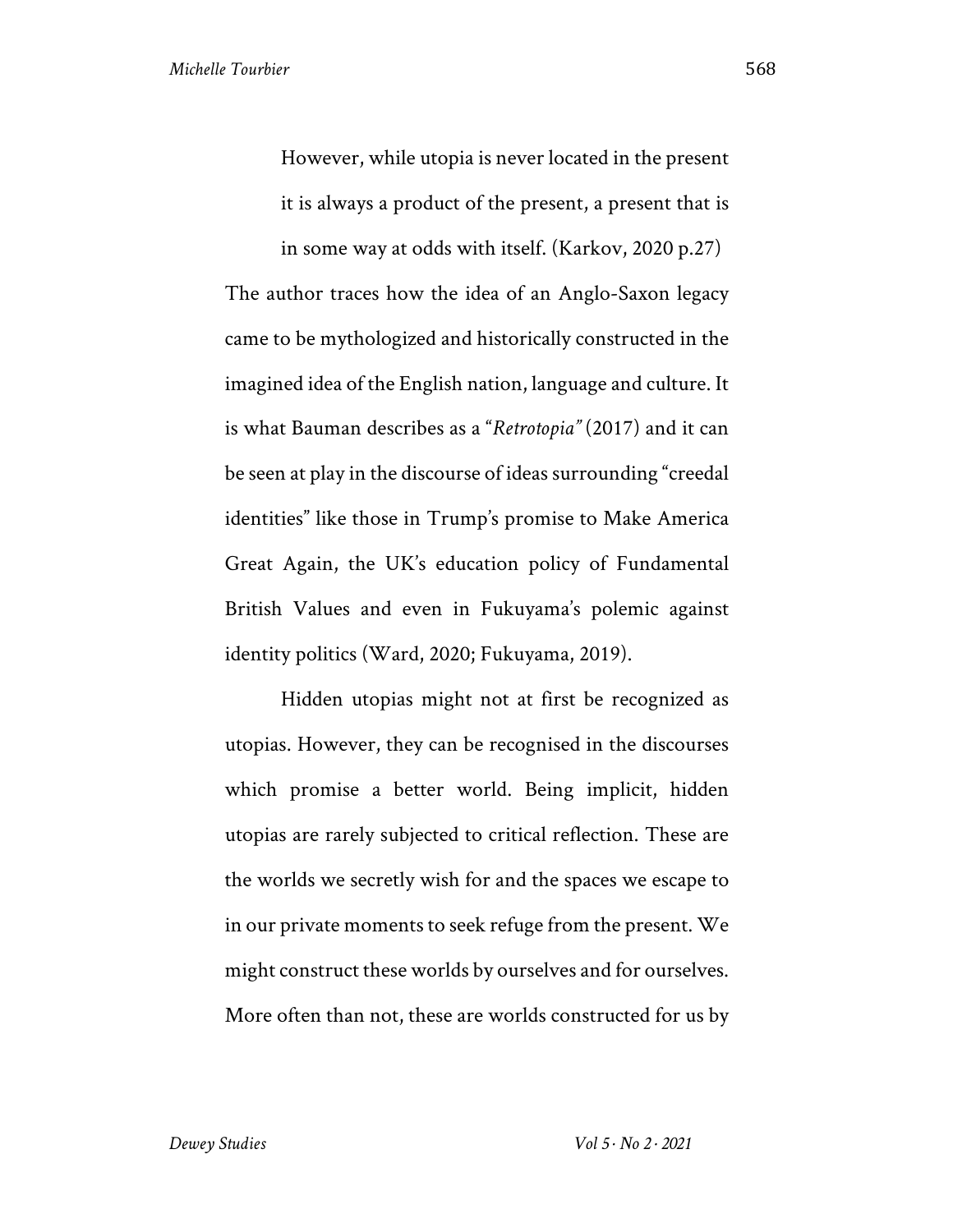others, and which are internalised and embraced as imperfect ideas rather than as fully formed ideologies.

Moyn (2010) argues that human rights is the, "Last Utopia" for cosmopolitans. Similarly, those who participated in the Black Lives Matter movement in the summer of 2020 were united in Martin Luther King's utopian ideal, that one day America might be a nation where a child would, "not be judged by the colour of their skin but by the content of their character". However, since these events, a counter-utopia has emerged where racism is imagined to be no longer a problem, while the discourse of racism is. At present, 15 states are seeking to ban the teaching of critical race theory in the US (Wong, 2021). In this 'hidden' utopia, critical race theory and the New York Time's 1619 projects are depicted as nefarious forces against the dream of a neoliberal meritocracy.

In the capitol riots on 6 of January, 2021 multiple utopian discourses could be seen converging in support of Trump's claims that the election had been stolen. The 'Proud Boys' promote the dream of a genetically engineered white ethno-state (Stern, 2020 p.9). QAnon supporters believe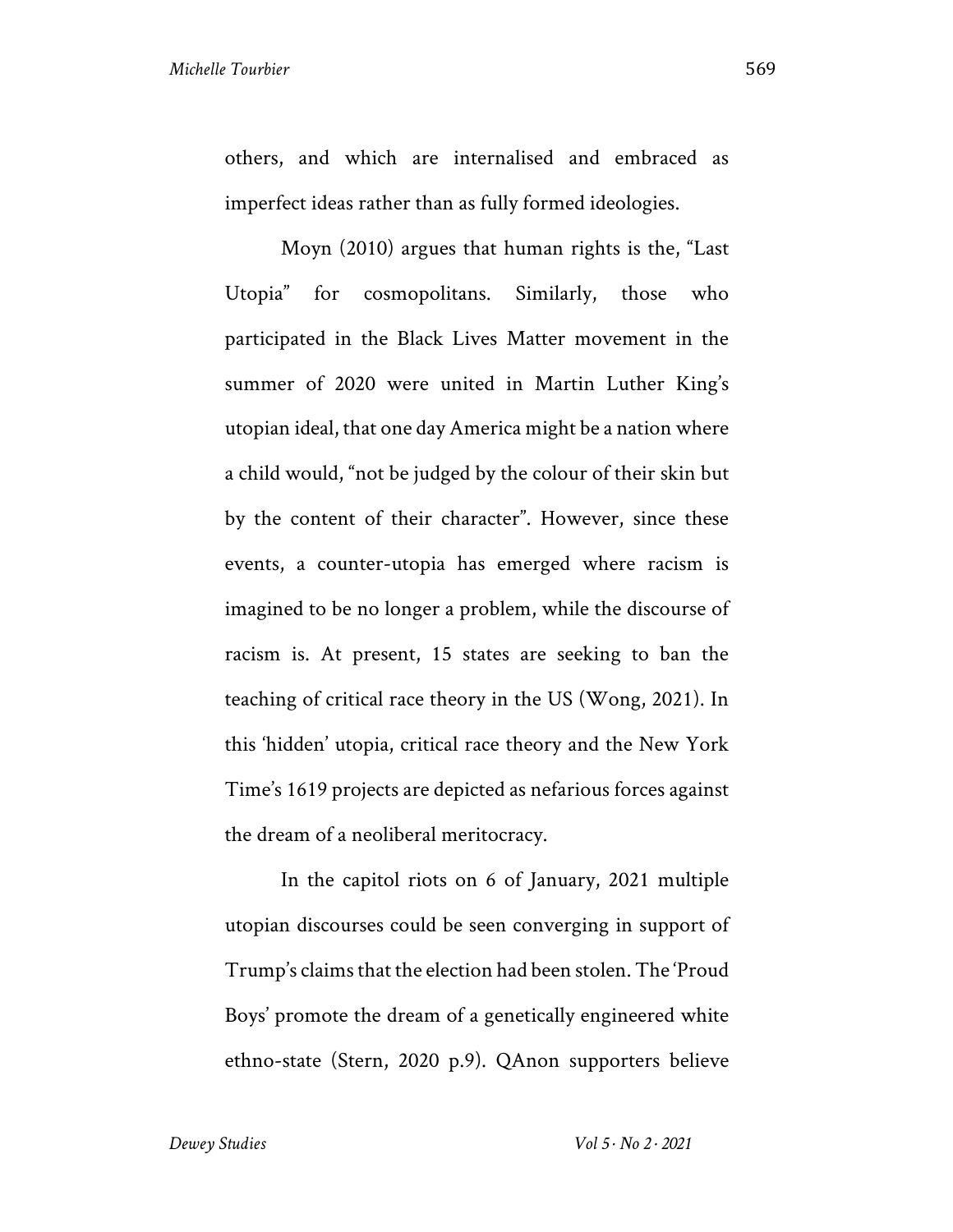that Trump is in a secret battle against the 'deep state', paedophile rings and Satan worshipers which will lead to a "Great Awakening": a time when the masses will apparently come to realize the truth of these beliefs (Forest, 2021). Also in attendance, were a growing group of Christian evangelical supporters who proclaim that Trump's win was the will of God and the beginning of a new age of religious conservatism (Christerson, 2021).

Beyond these events, Hegghammer notes how Jihadi recruits have been lured through promises of an Islamic Utopia (p. xi). Since the pandemic an anti-vax utopia has emerged in full force promoting natural remedies in lieu of vaccination. Lucia observes that while this movement draws inspiration from indigenous and Indic religions, adherents tend to implicitly imagine their own form of "White Utopia" (Lucia, 2020).

Foucault would observe that such discourses can function as a form of power by tapping into desires and working to shape identities linked to those desires (de Beistegui, 2016)(Foucault, 2008). Yilmaz & Morieson observe that populists effectively help foment identities by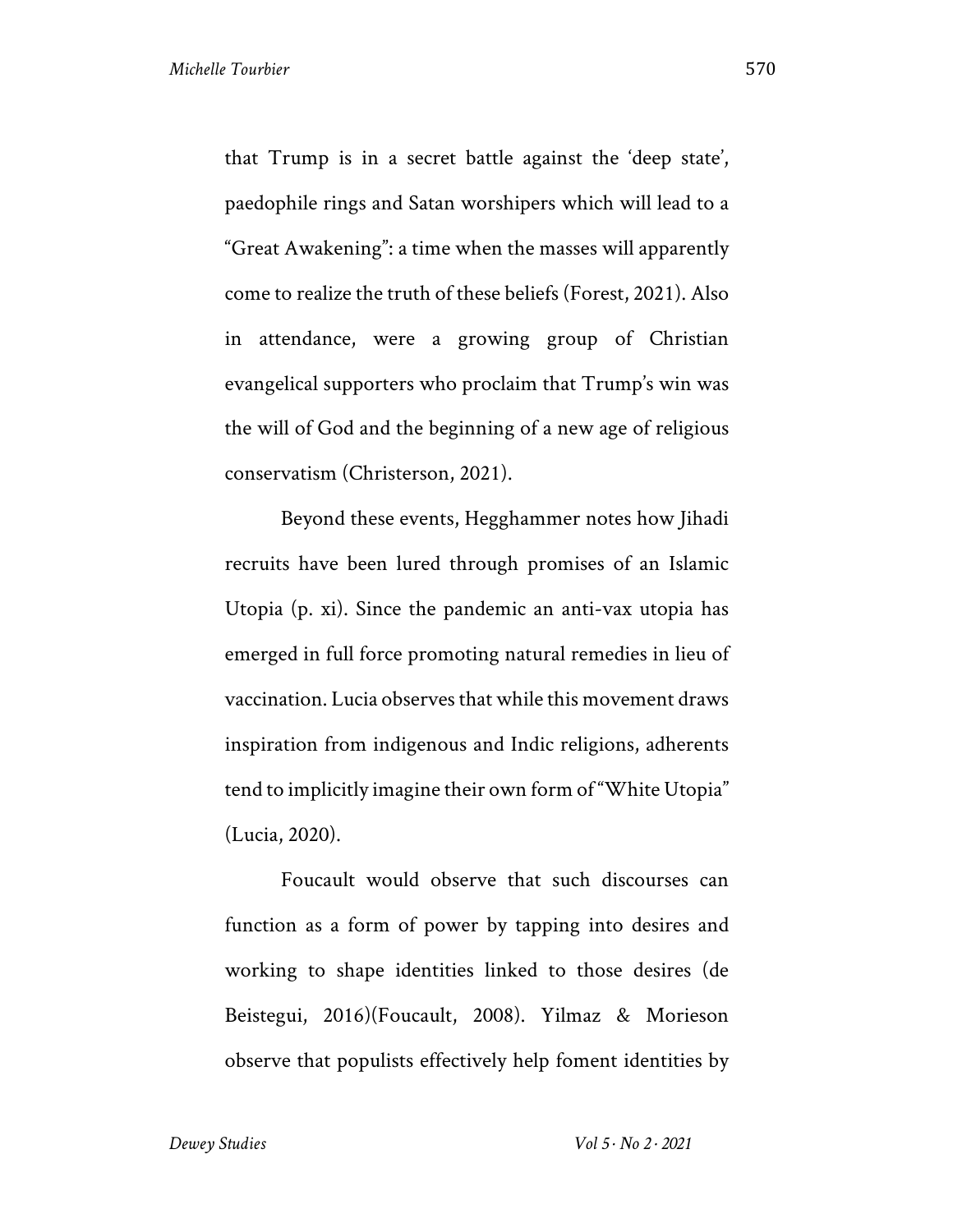borrowing from religious discourse. Accordingly, religious populists promise "paradise in the afterlife", while secular populists promise a form of "heaven on earth" (2021). In the digital age, where private thoughts can become instantly public and algorithms work to feed into these thoughts, being able to recognise these hidden utopias at play can provide learners a means of resisting such forms of domination. Foucault would caution educators that learners should not be forced to 'confess' the secret worlds they hold dear since he views confession to be a key technique of domination (Foucault, 1991) (Besley, 2007). However, since Foucault asserts that we actively constitute ourselves as subjects of power, there is always the possibility of recognizing techniques of domination for what they are. It might not be possible to completely resist governance, but one can refuse to be governed "*like that,* by that, in the name of those principles" etc. (Foucault, 2007 p.44).

One way that hidden utopias might be brought into classrooms is to ask learners to identify implicit utopias at play in public discourse or fictional scenarios so that "what was unconsciously assumed is exposed to the light of day"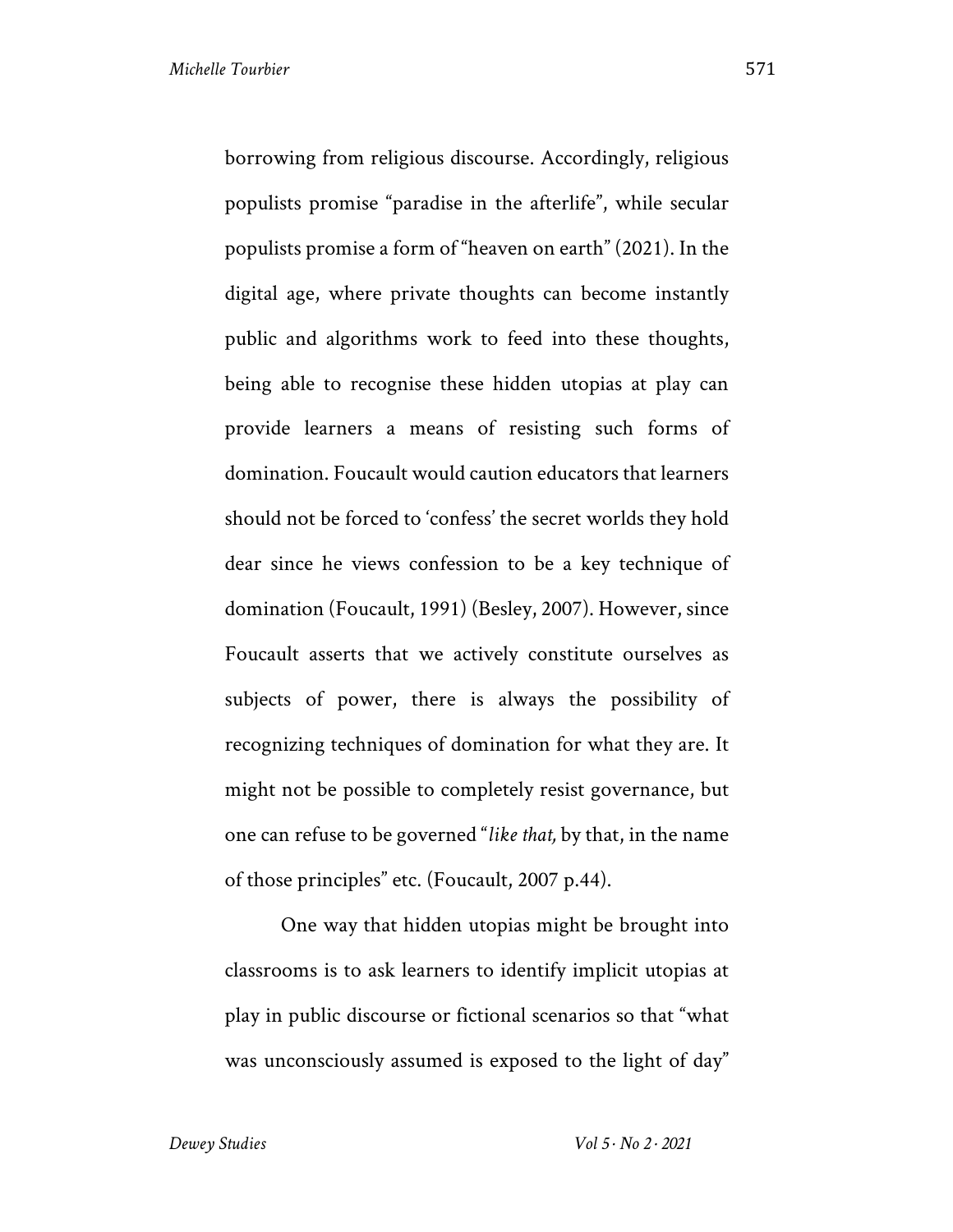(Dewey, 1997 p.214). Furthermore, in *Democracy and Education* (2016), Dewey argues that the imagination enables humans to have an "end in view". By employing the imagination, learners can think through the probable consequences of different utopias if they were to exist in the real world. Additionally, educators might apply Dewey's theories on "*How We Think"* (1997) to hidden utopias in order to help learners recognize the "kaleidoscopic flights of fancy" that often undergirds thinking (p.3). Learners might theoretically *experiment* with different utopias by creating imaginary societies based on 'perfect freedom', the 'perfect community, 'perfectly sustainable', or 'perfect well-being' etc in diverse groups. Explorers could then be invited to *experience* each group's Utopia through different lenses and different events. There are numerous applications, and these could become the basis for future research.

The philosopher, Leszek Kolakowski (1982) once proposed that when it comes to utopia, philosophy needs both *diggers*: those who seek to find utopia, as well as *healers*: those who seek to unmask the premises of those beliefs. I propose that in order to address the apparent 'crisis' in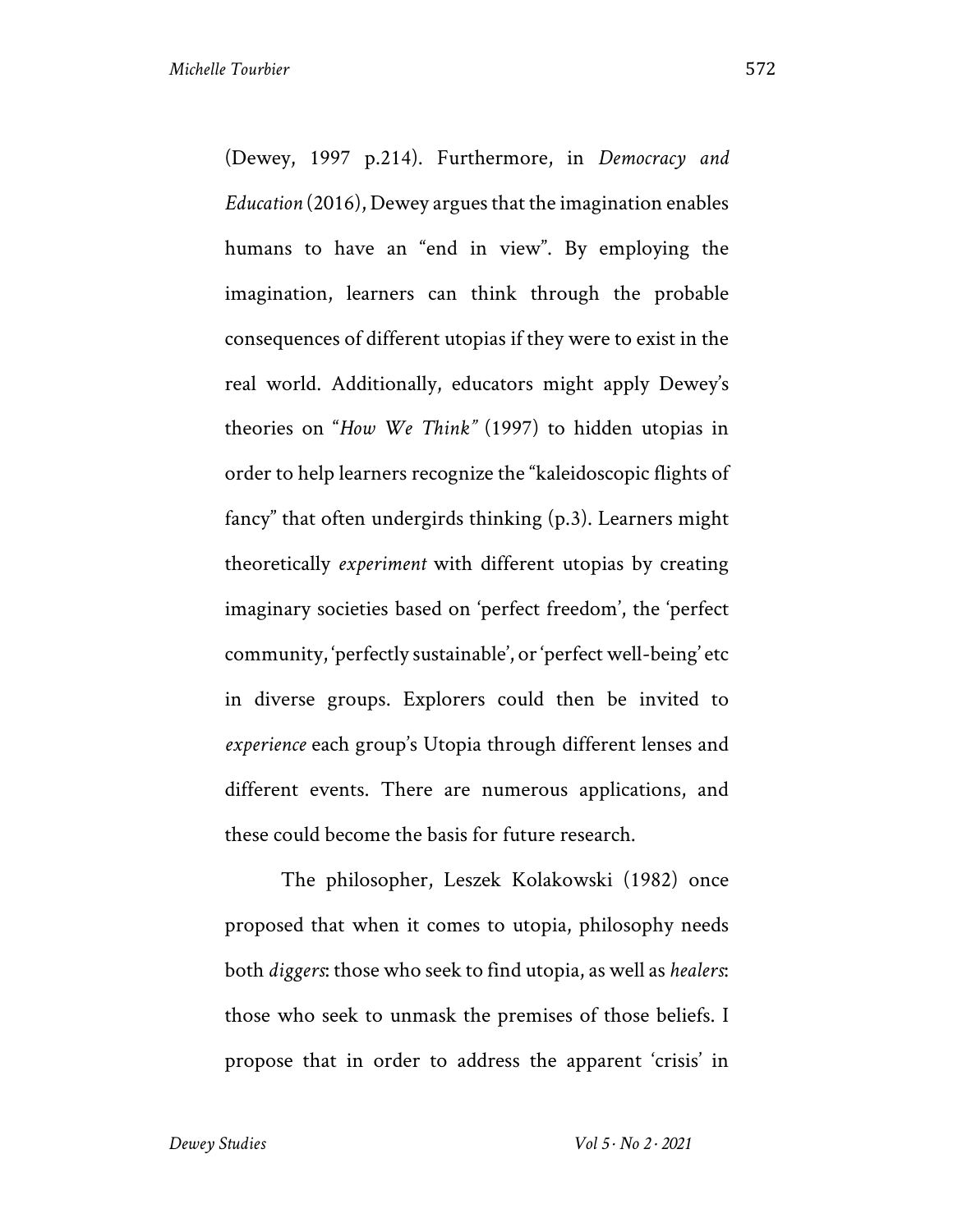liberal democracy, that educators should seek to cultivate learners who can excavate the hidden utopias at play in their lives and discourse while seeking to imagine more emancipatory worlds in their place. In sum, I suggest that one way scholars and educators might address the crisis in liberal democracy is by seeking to cultivate both *diggers* and *healers* of the utopian imagination.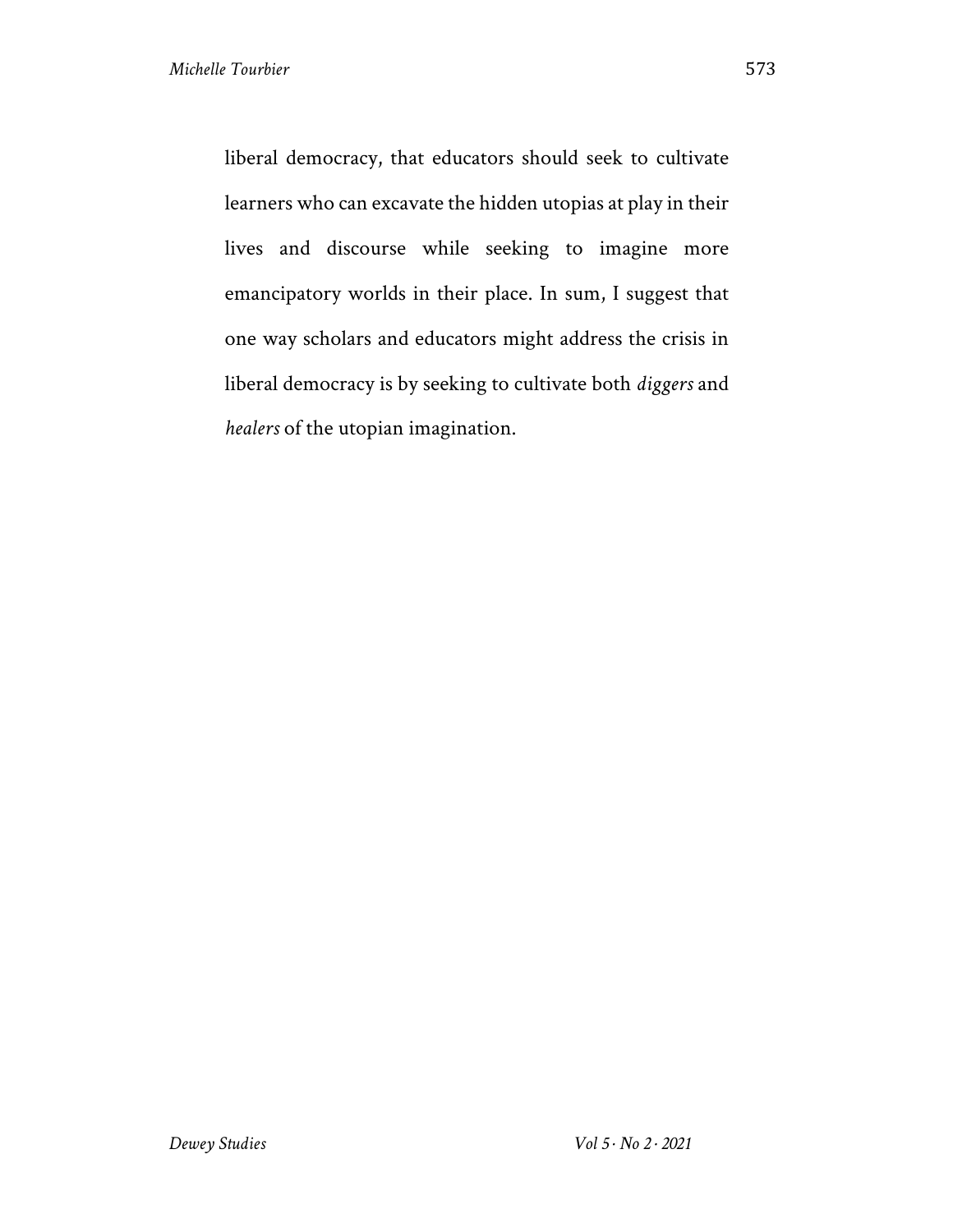## **References**

Bauman, Z. (2017). *Retrotopia*. Polity.

Besley, T. (2007). Chapter 5: Foucault, Truth-Telling and Technologies of the Self: Confessional Practices of the Self and Schools. *Counterpoints, 292*, 55-69. Retrieved August 31, 2021, from http://www.jstor.org/stable/42979092.

Christerson, B. (2021, January 13) How self-proclaimed 'prophets' from a growing Christian Movement provided religious motivation for the Jan. 6 events at the US Capitol. *The Conversation*. Retrieved from: https://theconversation.com/how-self-proclaimedprophets-from-a-growing-christian-movementprovided-religious-motivation-for-the-jan-6 events-at-the-us-capitol-152879.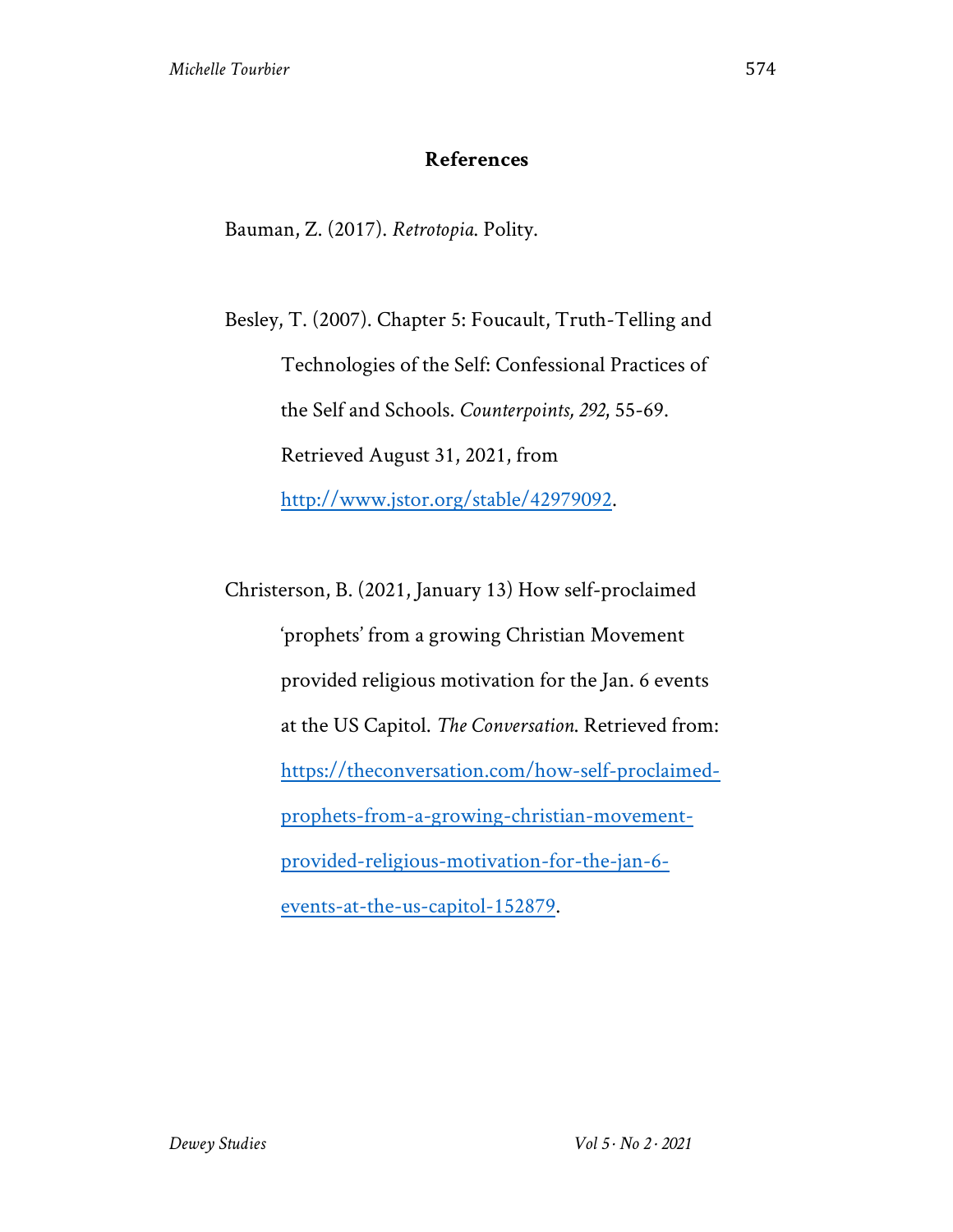De Beistegui, M. (2016). The Government of Desire. In L. Cremonesi & O. Irrera (Eds.), *Foucault and the making of subjects* (pp. 139–161). essay, Rowman & Littlefield International.

Dewey J. (2016) *Democracy and Education*. Jovian Press. Kindle Edition.

Dewey, J. (1933, April 23) Dewey Outlines Utopian Schools. *The New York Times.* Retrieved from: http://www.yorku.ca/rsheese2/3410/utopia.htm.

Forest, B. (2021, February 4) What Is QAnon? What We Know About the Conspiracy-Theory Group *The Wall Street Journal*. Retrieved from: https://www.wsj.com/articles/what-is-qanonwhat-we-know-about-the-conspiracy-theory-11597694801.

Foucault, M. (2008). *The History of Sexuality: The will to Knowledge* (Vol. 1). Penguin Books.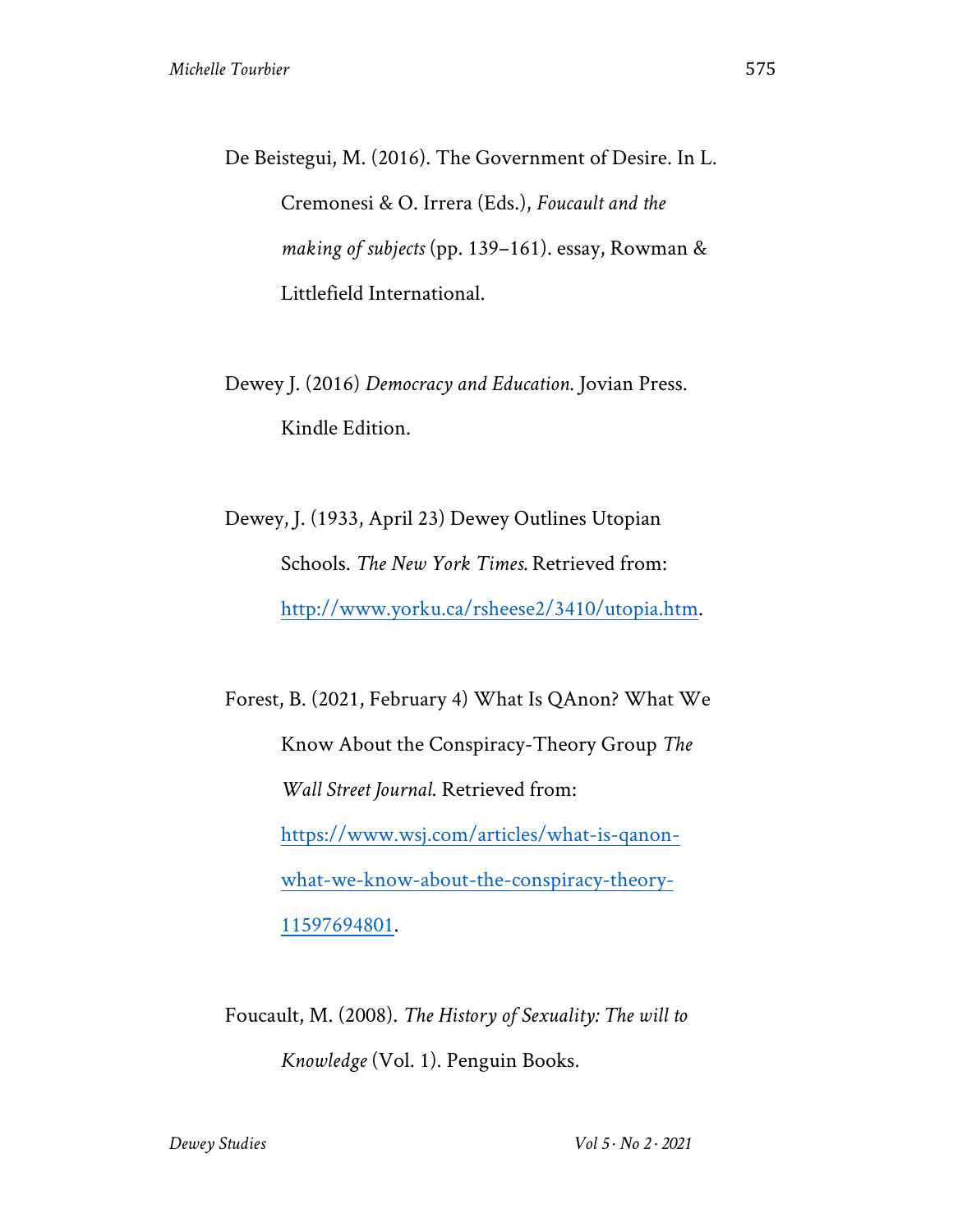- Foucault, M., & Lotringer, S. (2007). What is Critique? In *The Politics of Truth*. Semiotext(e). pp. 41-81.
- Foucault, M. (2003). *Society Must Be Defended: Lectures at the College de France*, 1975-76. Penguin Books.
- Fukuyama, F. (2019). *Identity: Contemporary Identity Politics and the Struggle for Recognition*. Profile Books.
- Kolakowski, L. (1983) The Death of Utopia Reconsidered in *The Tanner Lectures on Human Values*, University of Utah Press.
- Jouvenel, B. de. (2011). *Sovereignty: an Inquiry into the Political Good*. Cambridge University Press.
- Karkov, C. (2020). *Imagining Anglo-Saxon England: Utopia, Heterotopia, Dystopia*. Woodbridge, Suffolk; Rochester, NY: Boydell & Brewer. doi:10.2307/j.ctvxhrm7s.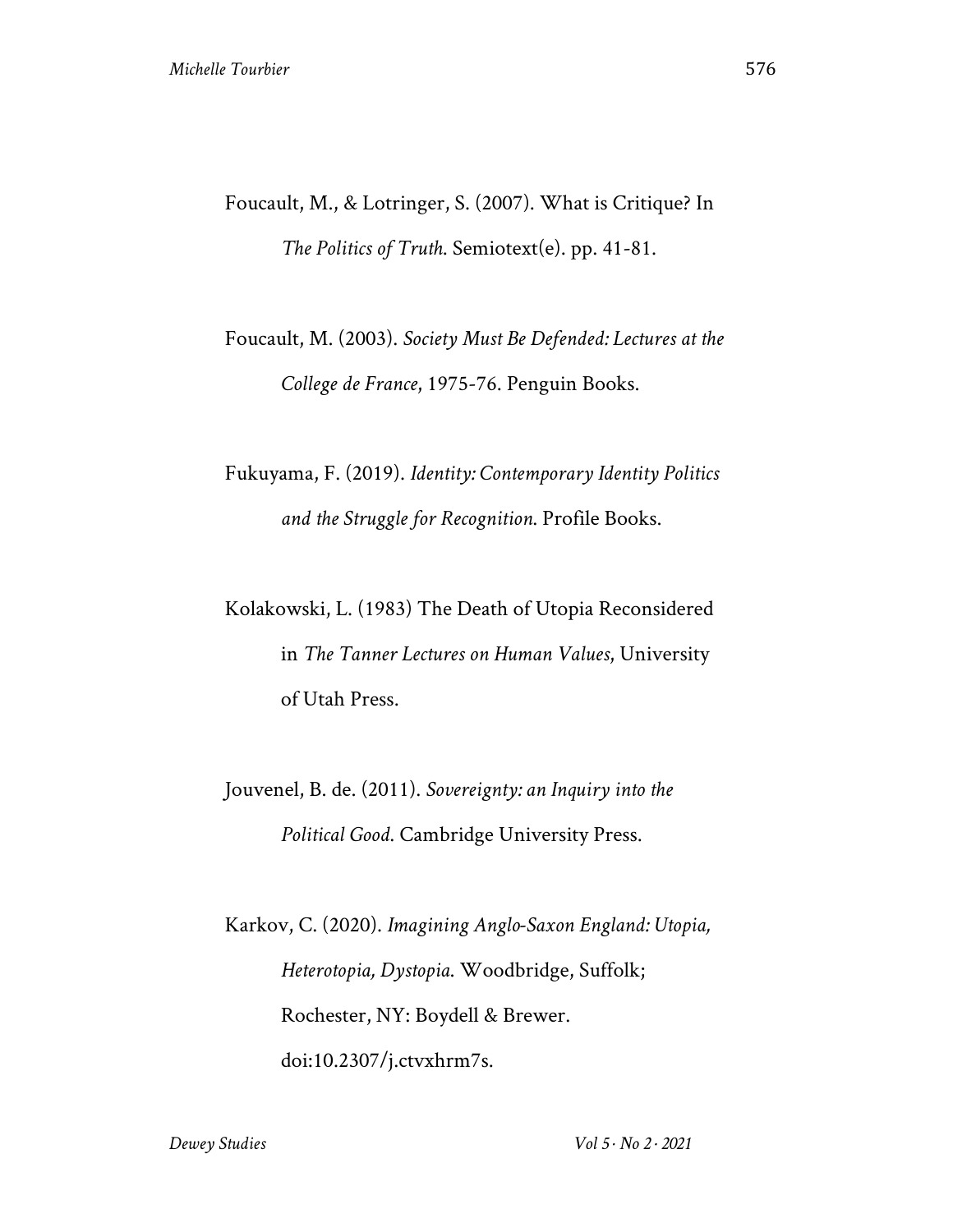- Lucia, A. J. (2020). *White Utopias: the Religious Exoticism of Transformational Festivals*. University of California Press.
- More, T., & Baker-Smith, D. (2012). *Utopia*. Penguin Classics.
- Moyn, S. (2010). *The Last Utopia: Human Rights in History*. Belknap Press of Harvard University Press.

Ostiguy, P., & Roberts, K. M. (2016). *Putting Trump in Comparative Perspective: Populism and the Politicization of the Sociocultural Law*. Brown Journal of World Affairs, 23(1), 25-50.

Stern, A. M. (2020). *Proud Boys and the White Ethnostate: How the Alt-right Is Warping the American Imagination*. Beacon Press.